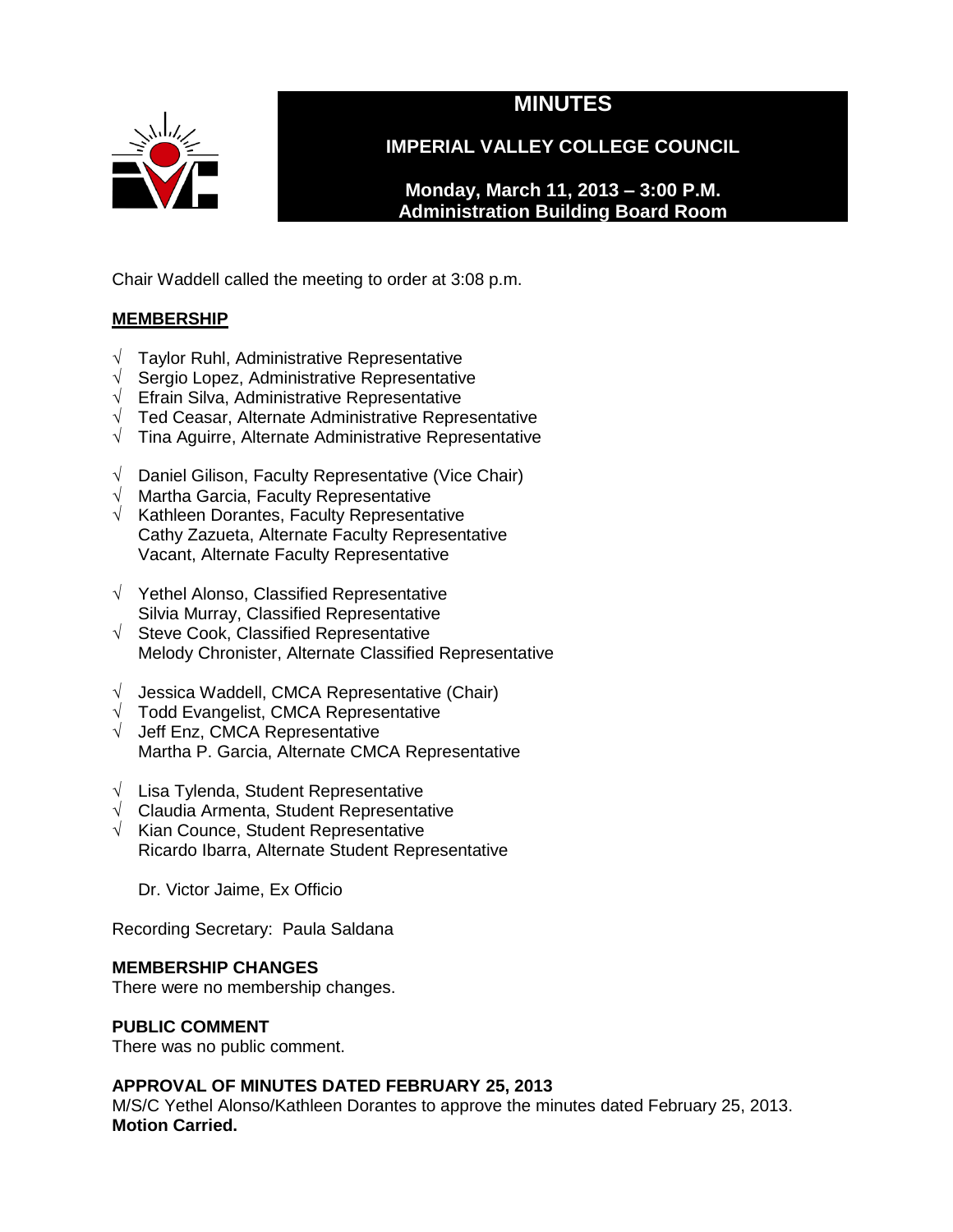# **AREA REPORTS/UPDATES**

### **College Council Report**

Chair Waddell announced Accreditation Team members arrived today. She stated Vikki Carr, Executive Assistant, had sent an all-users email regarding the accreditation schedule of events. She reminded everyone about the Community Forum scheduled this evening at 5:00 p.m. in Room 2131.

#### **Measure J and L Report**

VP Lau was not present at the meeting.

#### **Program Review Update**

Dean Ceasar reported as follows:

- All Program Reviews have been submitted.
- The Business Office has sent out the Program Review budget guideline; the deadline to enter the Program Review budget is Friday, March 15, 2013.
- Resource requests need to be entered for all new budget items.
- The resource committees will be reviewing resource requests for respective areas and providing prioritization plan to Budget and Fiscal Planning Committee for review.
- Announced the next EMPC meeting is scheduled on March 26, 2013. The committee will be evaluating the planning process. Everyone is welcomed to attend the meeting the meeting.

### **Budget Update/Financial**

VP Lau was not present at the meeting.

#### **ASG President Update**

ASG President Tylenda reported as follows:

- ASG meeting was held today and was attended by Accreditation Team Member. The Accreditation Team Member stated the meeting ran efficiently.
- Announced the Health Fair is scheduled on Thursday, March  $14<sup>th</sup>$ , at 9:00 a.m. to 1:00 p.m.
- Women's History celebration will take place on March  $21<sup>st</sup>$ , during the campus hour, 12:00 to 1:00 p.m.
- Cesar Chavez celebration on March  $28<sup>th</sup>$ , during the campus hour, 12:00 to 1:00 p.m.

### **President's Update**

Dr. Jaime was not present at the meeting.

### **SUB-COMMITTEE REPORTS**

Competitive Athletics Committee Environmental Health & Safety Committee Facilities and Environmental Improvement Committee Marketing Committee Student Affairs Committee

Chair Waddell stated she had received an email from a subcommittee advising that they had not met.

Member Enz stated the Facilities and Environmental Improvement Committee is in the process of being restructured.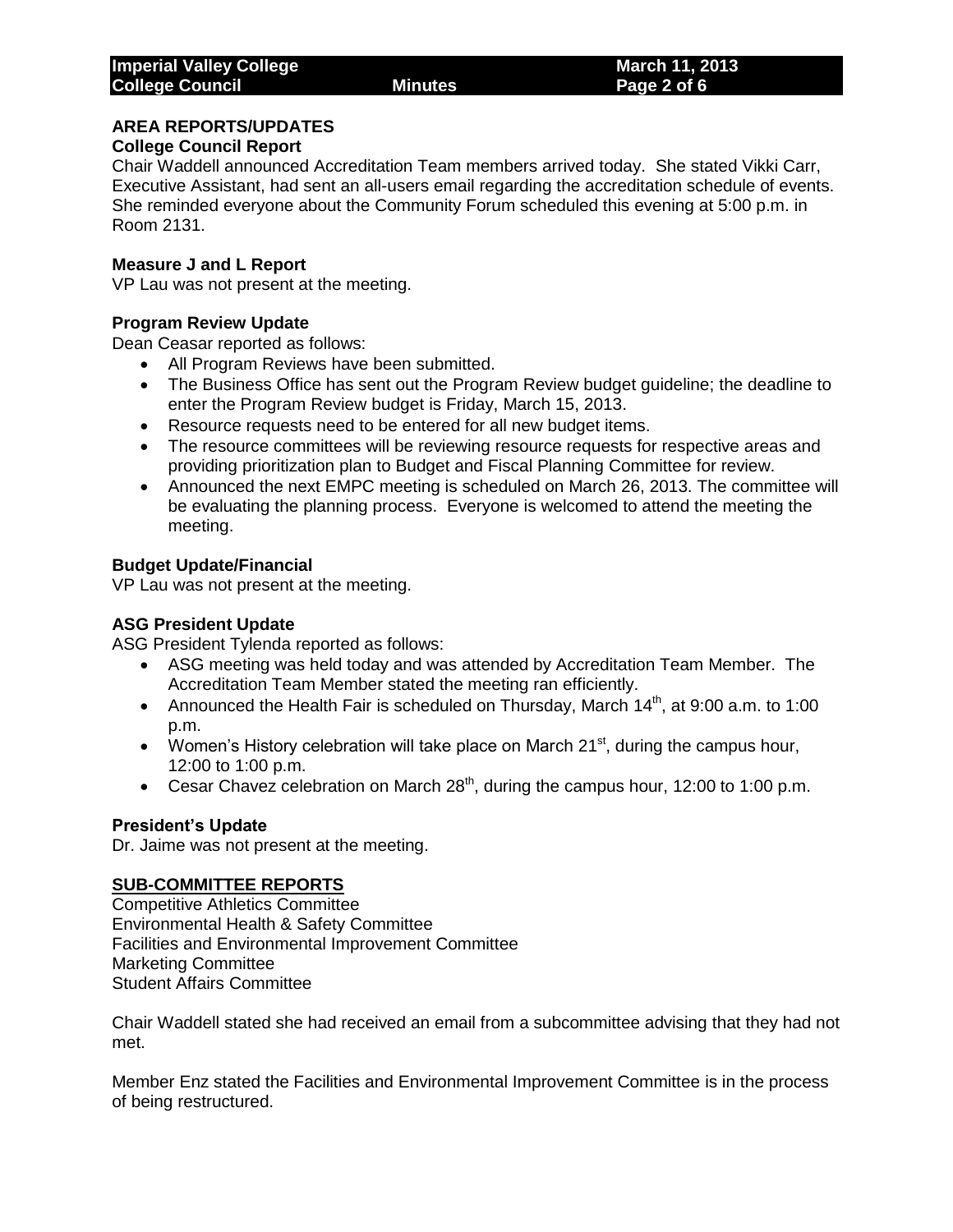| <b>Imperial Valley College</b> |                      | March 11, 2013 |
|--------------------------------|----------------------|----------------|
| <b>College Council</b>         | Minutes <sup>1</sup> | Page 3 of 6    |

Chair Waddell stated she would be sending an email to the College Council subcommittees advising of the new committee meetings minutes format which was recently approved by the College Council.

### **OTHER COMMITTEE REPORTS**

#### **Academic Senate**

Vice Chair Gilison reported as follows:

 The Academic Senate had two action items at its last meeting regarding formation of a Bookstore committee and nomination of the committee chair. The Bookstore Committee chair is Cathy Zazueta; the committee will consist of faculty, business office and bookstore staff. The purpose of the committee will be to evaluate how the bookstore is running its operations. Vice Chair Gilison stated the committee was created due to complaints received regarding the Bookstore.

#### **Budget and Fiscal Planning Committee**

VP Lau was not present at the meeting.

Chair Waddell stated the committee would be meeting on Wednesday, March  $13<sup>th</sup>$ .

#### **Technology Planning Committee**

Member Enz stated the committee would be meeting on Thursday, March  $14<sup>th</sup>$ , during the campus hour. He stated the Student Technology Advisory Committee (STAC) met last Thursday and will be meeting next month; discussions would include marketing and outreach.

#### **CART Committee/Accreditation**

VP Berry was not present at the meeting.

Vice Chair Gilison restated the Accreditation Team would be on campus this week; that the culmination of the work over the last three years would come down to this week. He reviewed the last accreditation visit six years, stating the Accreditation Team recommended that IVC retain accreditation; however the chancellor made the decision to put us on warning status.

#### **Staffing Committee**

Chair Waddell stated the meeting would be meeting on Monday, March 18<sup>th</sup>; however, the meeting may be postponed if the program review budget deadline is extended.

#### **DISCUSSION AND INFORMATION ITEMS**

None.

#### **ACTION ITEMS**

**1. Formation of College Council Ad Hoc Committee to Review FCMAT Recommendations.** 

#### **Motion by Sergio Lopez; second by Daniel Gilison to Approve Formation of College Council Ad Hoc Committee to Review FCMAT Recommendations.**

#### **Discussion:**

Vice Chair Gilison stated the composition and purpose of the committee needs to be discussed before any action is taken.

Discussion ensued regarding the purpose and composition of the ad hoc committee. Chair Waddell and Vice Chair Gilison both noted that College Council should have a FCMAT subcommittee that would encompass the campus community views.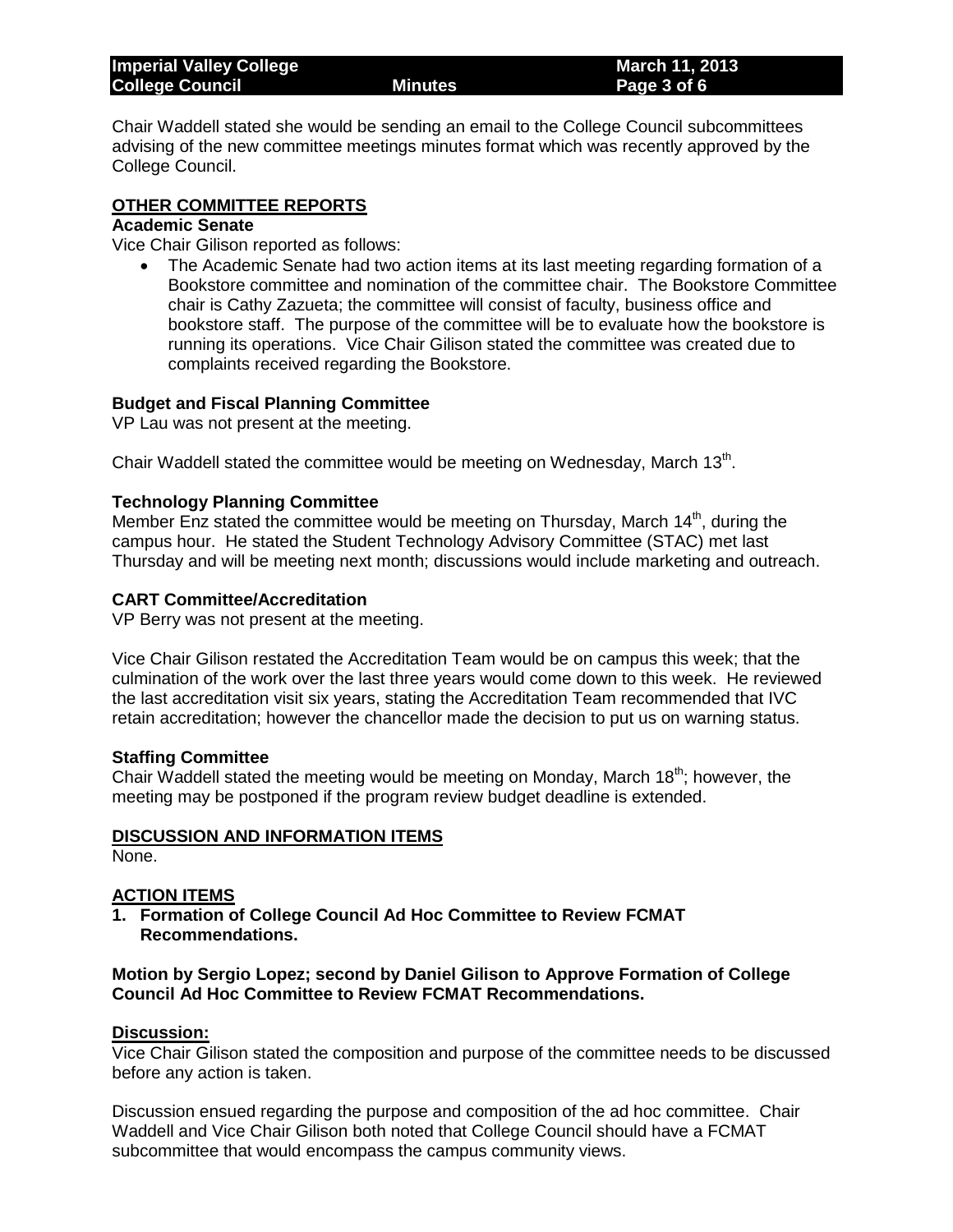There were concerns that the same members are in multiple committees and therefore agreed that the subcommittee may consist of members outside of the College Council. The Council agreed that the composition of the committee should consist of the following five members – one representative from each area: administration, faculty, classified, classified/confidential, and student.

Vice Chair Gilison stated the action would come to the next meeting.

Member Lopez called for point of order.

Chair Waddell called for a vote.

#### **Motion Carried.**

**2. Resolution 2013-001: Suspension of IVC Campus Hour for the Duration of the 2013/14 Academic Year.**

Chair Waddell read the Resolution aloud:

WHEREAS, IVC will face a shortage of classrooms in Fall 2013 with the loss of eleven classrooms in the 500 building and five classrooms in the 900 building,

WHEREAS, Campus Hour takes up a popular class time slot and does not use existing classrooms in an estimated 40-50 of those classrooms,

WHEREAS, the noon-time class slot is the fourth most popular time slot that students choose for their classes,

WHEREAS, IVC is trying to save money, and Campus Hour could potentially cost the college money through the need for rental of additional portable trailers,

WHEREAS, three student surveys found the majority of students would prefer classes instead of Campus Hour,

(G. Finnell – 90 percent prefer classes – 187 students total;

M. Wainwright – 77 percent prefer classes – 150 students total;

K. Dorantes – 51 percent prefer classes – 41 students total)

WHEREAS, a faculty/staff survey found 70 percent of faculty/staff would prefer classes instead of Campus Hour,

WHEREAS, it has been acknowledged that there is a need for more planning and structure of activities for Campus Hour,

THEREFORE, the Ad Hoc Campus Hour subcommittee of the College Council recommends the following:

BE IT RESOLVED that the College Council recommends a suspension of the IVC Campus Hour for the duration of the 2013/14 academic year.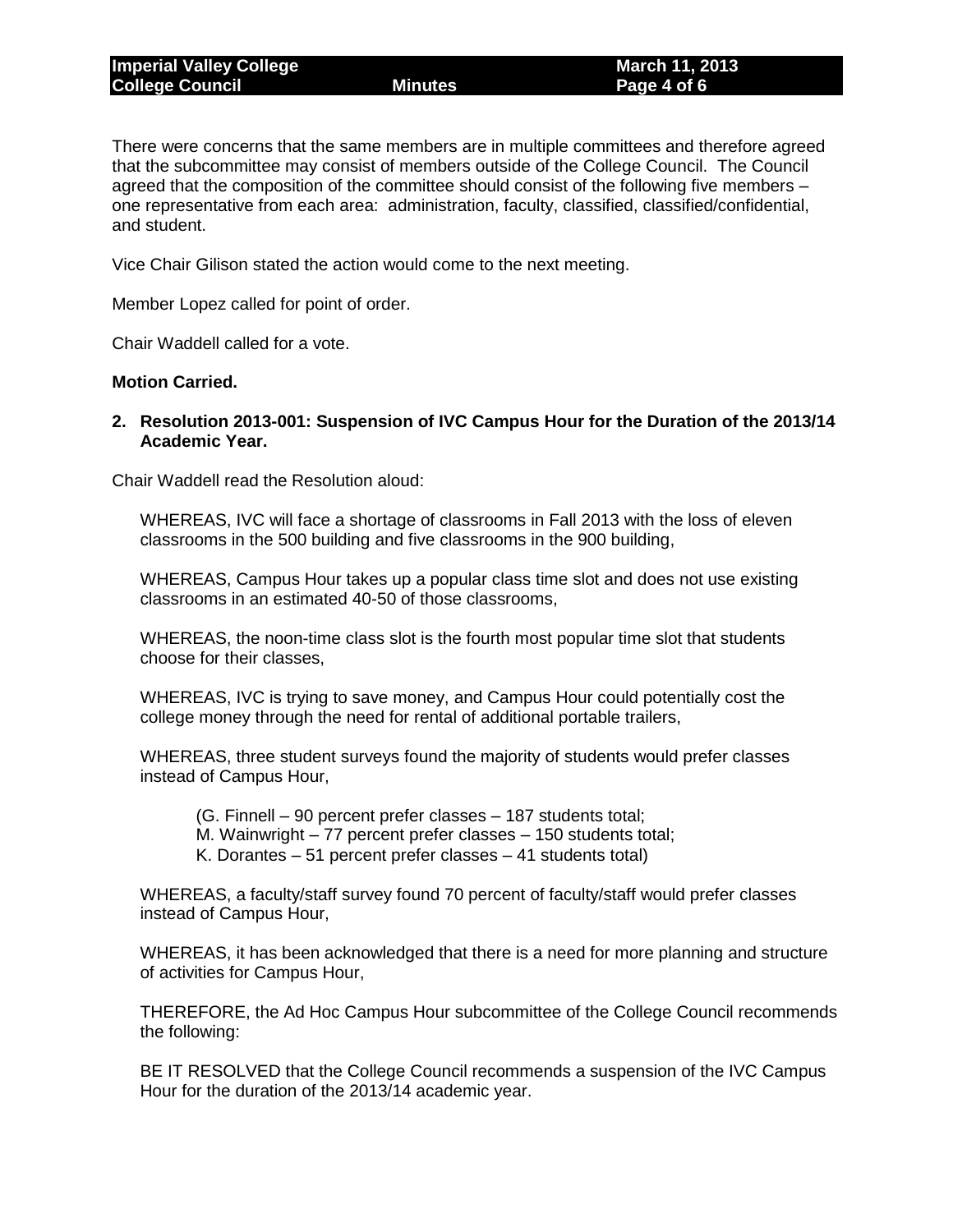**Motion by Todd Evangelist; second by Kathleen Dorantes to Approve Resolution 2013- 001: Suspension of IVC Campus Hour for the Duration of the 2013/14 Academic Year.**

#### **Discussion:**

A discussion ensued regarding Campus Hour.

There were several College Council members and audience members that spoke to the benefits of Campus Hour stating that faculty, staff, and students benefit from Campus Hour. Concerns voiced regarding Campus Hour were related to the cost and structure of Campus Hour.

There was discussion as to who is in charge of Campus Hour. There was discussion as to the Academic Senate having a Campus Hour committee which is looking at various aspects of Campus Hour.

Speakers of the item were concerned that not enough time has been given to fully evaluate the value and benefit of Campus Hour.

Points made in favor of the suspension of Campus Hour included:

- 1. Not enough money
- 2. Not enough interest
- 3. No one is in charge
- 4. Available classroom space

Point made against the suspension of Campus Hour included:

- 1. Campus Hour in infancy and more time is needed to assess.
- 2. Benefit to students, staff, and faculty

Member Lopez called for the question.

#### **Chair Waddell called for a roll call vote:**

| <b>Taylor Ruhl:</b>     | Yes |
|-------------------------|-----|
| <b>Sergio Lopez:</b>    | No  |
| <b>Ted Ceasar:</b>      | No  |
| <b>Daniel Gilison:</b>  | No  |
| Martha Garcia:          | No  |
| Kathleen Dorantes:      | Yes |
| <b>Yethel Alonso:</b>   | No  |
| <b>Steve Cook:</b>      | No  |
| <b>Todd Evangelist:</b> | Yes |
| <b>Jeff Enz:</b>        | Yes |
| Lisa Tylenda:           | No  |
| <b>Claudia Armenta:</b> | No  |
| Kian Counce:            | Nο  |
|                         |     |

**Yes: 4 No: 9**

#### **MOTION FAILED 9-4**

Chair Waddell thanked the Ad Hoc Committee for the hard work in gathering the data and providing good information on such a controversial subject.